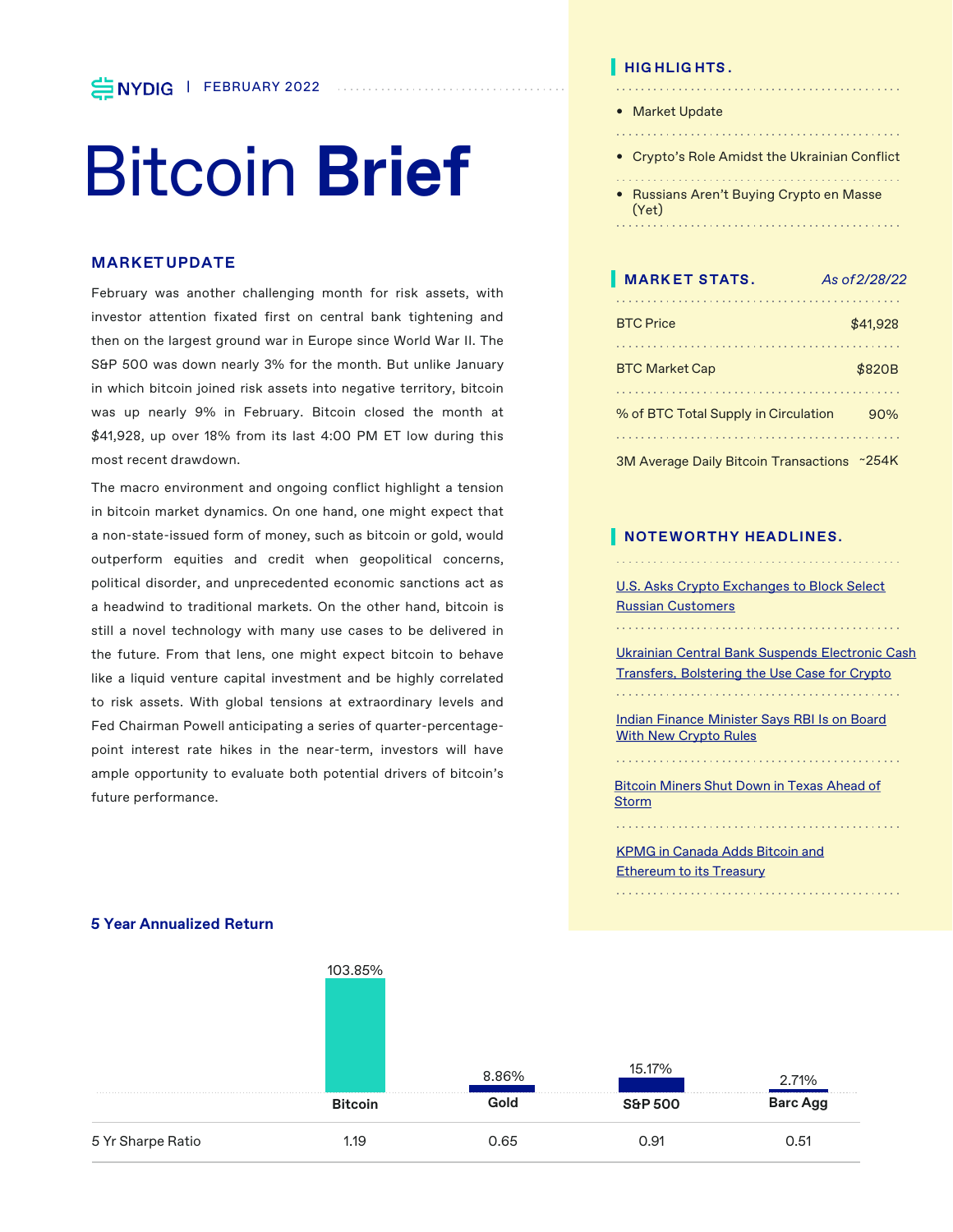## **Crypto's Role Amidst the Ukrainian Conflict**

The societal benefits of digital assets have been on display in Ukraine, a country of 42M people<sup>1</sup> that ranks 4th in global crypto adoption. <sup>2</sup> Here are a few examples of how digital assets have been a resource during this difficult time:

Rapid Donations: The Ukrainian government posted Bitcoin and Ethereum addresses on its official Twitter account and requested donations. In just seven days, over 113,000 digital asset donations were sent directly to the government or an NGO providing support to the military. The total value of all donations as of March 4th was \$57M. <sup>3</sup> Digital assets like bitcoin allow individuals all over the world to seamlessly send funds directly to a cause they support without the risk of interference.

Medium of Exchange: The National Bank of Ukraine suspended the foreign exchange market, limited cash withdrawals, and prohibited the use of fiat currencies via digital platforms like Venmo or PayPal. <sup>4</sup> In this environment, citizens are turning to bitcoin to make everyday purchases. For example, two journalists from the Danish newspaper Ekstra Bladet used bitcoin to pay for a car upon arriving in Ukraine to cover the war. 5

Sanctions Enforcement: Many of the world's largest crypto exchanges, such as Coinbase and Binance, have acceded to

the requests of the Biden administration and blocked the accounts of customers targeted by sanctions. <sup>6</sup> With these fiat ramps closed, it becomes very difficult for the selected leaders, oligarchs, and institutions to avoid sanctions with crypto. Ordinary Russians who have not been sanctioned are still able to utilize these exchanges.

## **Russians Aren't Buying Crypto en Masse (Yet)**

Several media outlets have theorized that bitcoin's upward price pressure was driven by Russian citizens hoping to avoid sanctions implemented by western governments. In the immediate term, this lacks evidence. While the volume of cryptocurrency trading has increased in Russia, the level is still much too small to have had a significant impact on price. Since the invasion began through March 4<sup>th</sup>, the bitcoin / ruble pair has traded about \$62M in volume on Binance (Russia's dominant crypto exchange), while the market cap of bitcoin has increased by \$75B. These are not comparable numbers.

There are reasons to believe that Russia, a country of 149 million people,<sup>1</sup> may buy crypto en masse if the current state of war and sanctions persist. With the ruble losing ~25% of its value over the last several weeks, Russian citizens may desire a store of value that can't be debased or confiscated by the government.

| <b>Performance</b> | 1 <sub>MO</sub> | 3 <sub>MO</sub> | YTD       | 1YR      | $3YR^*$ | $5YR*$  |
|--------------------|-----------------|-----------------|-----------|----------|---------|---------|
| <b>Bitcoin</b>     | 8.96%           | $-27.04\%$      | $-8.59%$  | $-9.35%$ | 122.56% | 103.85% |
| Gold               | 6.22%           | 7.58%           | 4.36%     | 10.09%   | 13.28%  | 8.86%   |
| S&P 500            | $-2.99%$        | $-3.89%$        | $-8.01\%$ | 16.39%   | 18.24%  | 15.17%  |
| Barclays Agg       | $-1.12\%$       | $-3.49%$        | $-3.25%$  | $-2.64%$ | 3.30%   | 2.71%   |

\*Returns greater than 1 year are annualized.

|                | <b>5YR Standard Deviation</b> | <b>5YR Sharpe Ratio</b> | <b>5YR Correlation to BTC</b> |
|----------------|-------------------------------|-------------------------|-------------------------------|
| <b>Bitcoin</b> | 91.7%                         | 1.19                    | $\overline{\phantom{a}}$      |
| Gold           | 12.7%                         | 0.65                    | 0.13                          |
| S&P 500        | 15.8%                         | 0.91                    | 0.26                          |
| Barclays Agg   | 3.3%                          | 0.51                    | 0.18                          |